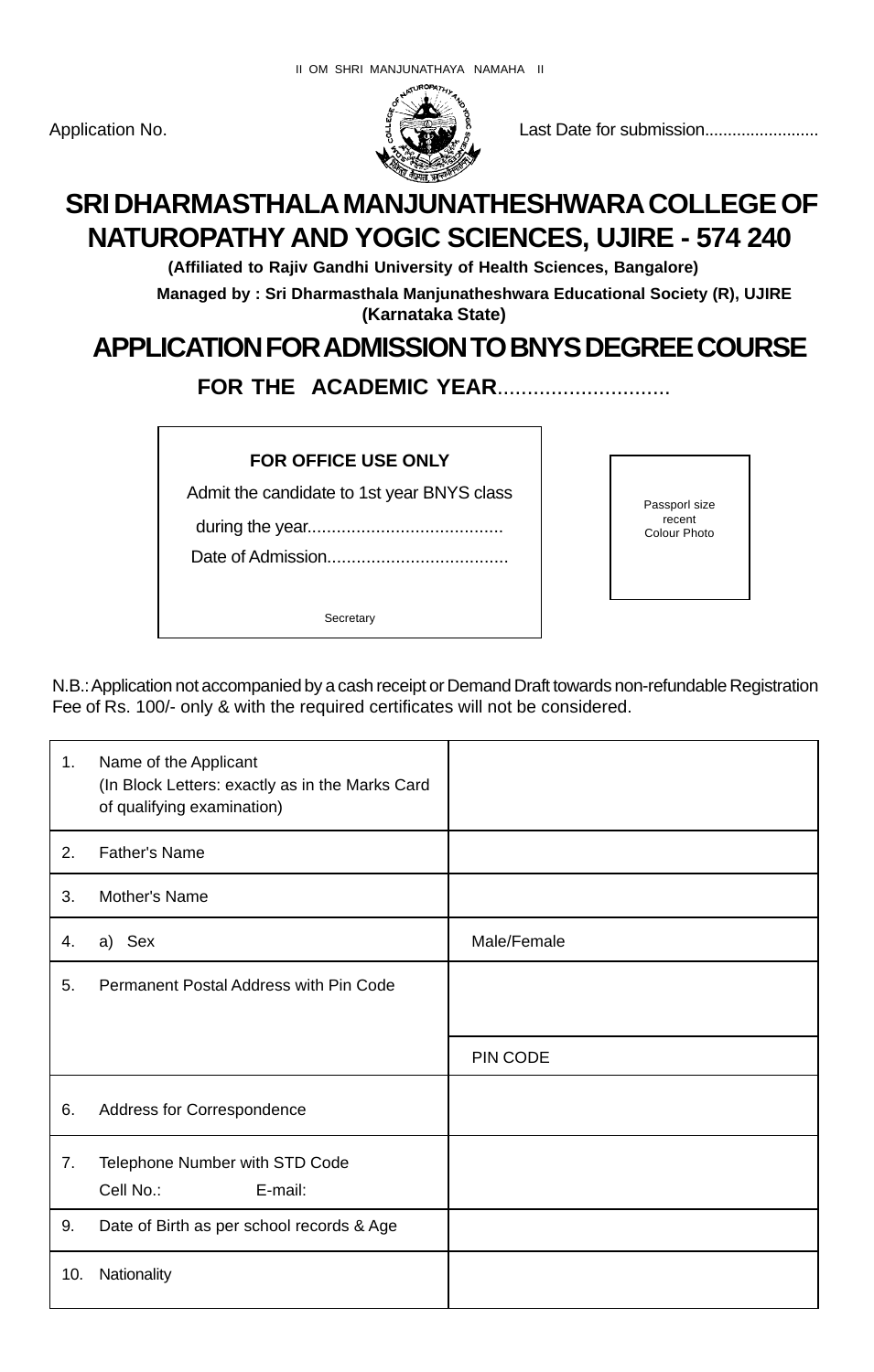| 11. | <b>Religion &amp; Caste</b><br>a)                             |           |            |              |
|-----|---------------------------------------------------------------|-----------|------------|--------------|
|     | Mention the category<br>b)                                    | Religion: |            | Caste:       |
|     |                                                               | i) S.C.   | $ii)$ S.T. | iii) Others- |
| 12. | Mother Tongue                                                 |           |            |              |
| 13. | Name of the Guardian and relationship                         |           |            |              |
|     | (If Father is not alive)                                      |           |            |              |
| 14. | Annual Income and occupation                                  |           |            |              |
| 15. | Details of the Qualifying Examination Passed by the applicant |           |            |              |
|     | Name of the Examination<br>a)                                 |           |            |              |
|     | Name of the Board/University to which it is<br>b)             |           |            |              |
|     | Affiliated/recognized                                         |           |            |              |
|     | <b>Registered Number:</b><br>C)                               |           |            |              |
|     | Month & Year:<br>d)                                           |           |            |              |
|     | Medium of Instruction:<br>e)                                  |           |            |              |
|     | f)<br>Name of the College:                                    |           |            |              |

16. Marks Obtained in Qualifying Examination:

| <b>SUBJECT</b>             | MONTH/YEAR | <b>MAX. MARKS</b> | <b>MARKS OBTAINED</b> |
|----------------------------|------------|-------------------|-----------------------|
| <b>ENGLISH</b>             |            |                   |                       |
| <b>PHYSICS</b>             |            |                   |                       |
| <b>CHEMISTRY</b>           |            |                   |                       |
| BIOLOGY (Zoology & Botany) |            |                   |                       |
| <b>TOTAL</b>               |            |                   |                       |

## **Total Percentage in PCB/Z**..................................................**%**

| 17. | Details of Eligibility Certificates issued by the Rajiv Gandhi                         | Certificate No:   |            |
|-----|----------------------------------------------------------------------------------------|-------------------|------------|
|     | University of Health Sciences, Bangalore<br>(Non-Karnataka/Foreign Candidates)         | Date of Issue:    |            |
| 18. | Extra curricular activities                                                            |                   |            |
| 19. | Particulars of payment of application registration fees paid                           | Rs.               | Cash/Draft |
|     |                                                                                        | Name of the Bank: |            |
|     |                                                                                        | DD. No.:          | Rt. No.    |
| 20. | Enclose Xerox copies of following documents:                                           |                   |            |
|     | a. SSLC/IOth Std. Marks Card                                                           | Yes/No            |            |
|     | PUC/10+2 Marks Card<br>b.                                                              | Yes/No            |            |
|     | Physical fitness certificate issued by Registered<br>c.<br><b>Medical Practitioner</b> | Yes/No            |            |
|     | Character certificate from the Head of the Institution<br>d.                           |                   |            |
|     | where the candidate studied last.                                                      | Yes/No            |            |
|     | <b>Transfer/School leaving Certificate</b><br>е.                                       | Yes/No            |            |
|     | f.<br>Eligibility Certificate from RGUHS, Bangalore                                    | Yes/No            |            |